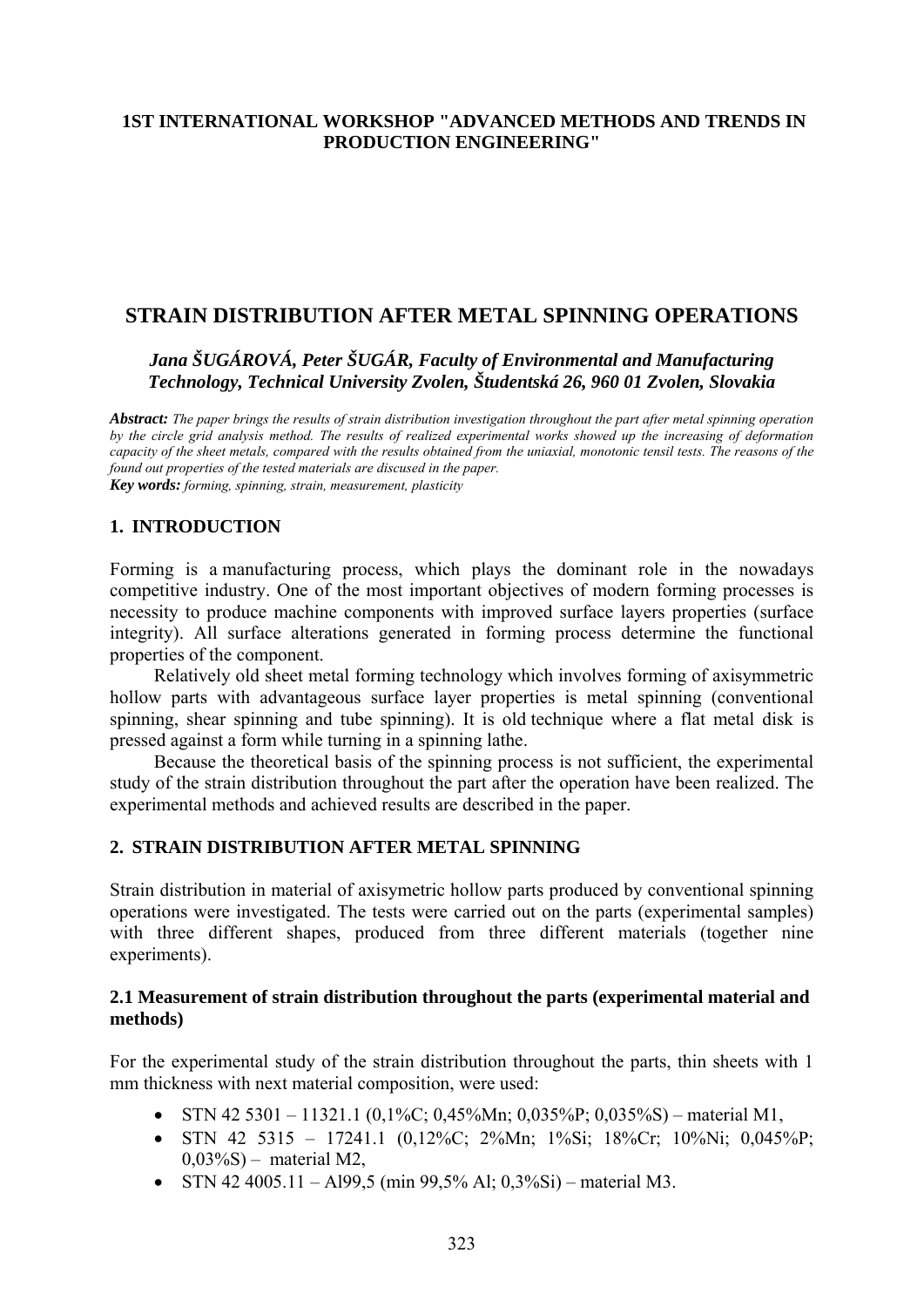For illustration the basic material characteristics  $(R_m -$ ultimate tensile strength,  $R_{p0,2} -$ 0,2% offset yield strength,  $A$  – elongation,  $r$  – medium value of anisotropy,  $\Delta r$  – planar anisotropy) presents the Table 1.

| <b>Material</b>           | M1    | $\mathbf{M2}$ | <b>M3</b> |  |
|---------------------------|-------|---------------|-----------|--|
| $R_m$ [MPa]               | 282   | 626           | 72        |  |
| $R_{p0,2}$ [MPa]          | 149   | 202           | 51        |  |
| $R_{p0,2}/R_m$            | 0,53  | 0,32          | 0,71      |  |
| $A \frac{\gamma}{\delta}$ | 45,72 | 60,35         | 54,61     |  |
| r                         | 1,685 | 1,607         | 0,738     |  |
| ٨r                        | 0,890 | 0,475         | 0,394     |  |

*Table 1.* Mechanical characteristics of experimantal materials

Experiments have been realized on the part of hemispherical, oval and conical shape (Figure 1). Basic dimensional charakteristics of the samples shows Table 2.

The circle grid analysis method [3] based on the measurement of circle grid elements before and after deformation process were used for strain distribution analysis. The values of major and minor strains was obtained from the elliptically distorted grid circles. Measurement of circle diameters  $(d = 2$  mm before deformation) were realized on optical microscope MWDC no. 1170 with cross wire, slide table and electrical output of information about position of table in horizontal plane.



**Fig. 1** *Shapes of experimental samples a – hemispherical, b – oval, c – conical* 

 *Table 2.* Dimensional characteristics of samples

| <b>Dimension</b> [mm]<br>Sample shape |     | a   | H  |    | R                        | S |
|---------------------------------------|-----|-----|----|----|--------------------------|---|
| hemispherical                         | 142 | -   | 56 |    | 71                       |   |
| oval                                  | 165 | -   |    | 10 | 165                      |   |
| conical                               | 140 | 100 | 62 |    | $\overline{\phantom{0}}$ |   |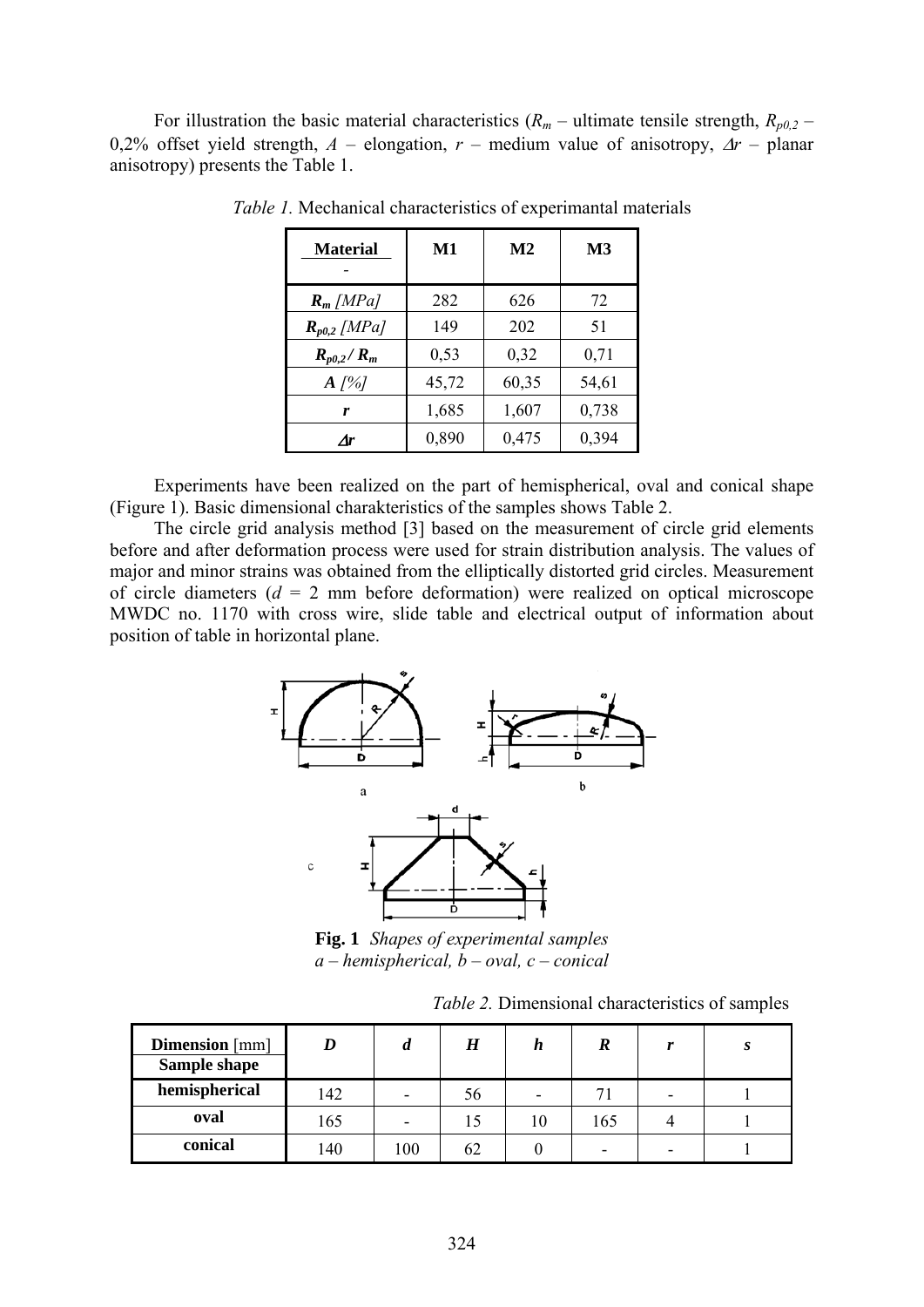#### **3. RESULTS AND DISCUSSION**

The results of true major and minor strains measurement throughout conical sheet metal part (material M2) are shown on Figure 2 and Figure 3. The true strains have been evaluated in three directions –  $0^{\circ}$ , 45°, 90° refer to the rolling direction of the sheet. The results of measurements for the other combination of material and sample shapes are included in publications [4], [5].



**Fig. 2** *Measured true major strains φ<sup>1</sup> (material M2, conical shape)*



**Fig. 3** *Measured true minor strains φ*<sup>2</sup> *(material M2, conical shape)* 

The obtained results have been evaluated in accordance with the publications [1], [2]. On the basis of critical deformation intensity for uniaxial simple tension *φikrit* (obtained from uniaxial tensil test) and local deformation intensity *φi* (calculated from true major and minor strains) the coefficient of local plasticity was calculated. The coefficient value  $\eta > 1$ , usually indicates the material failure.

$$
\eta = \frac{\varphi_i}{\varphi_{\scriptscriptstyle{k}}}
$$
\n<sup>(1)</sup>

Experimentally determined and calculated coefficients of local plasticity are summarized in Table 3.